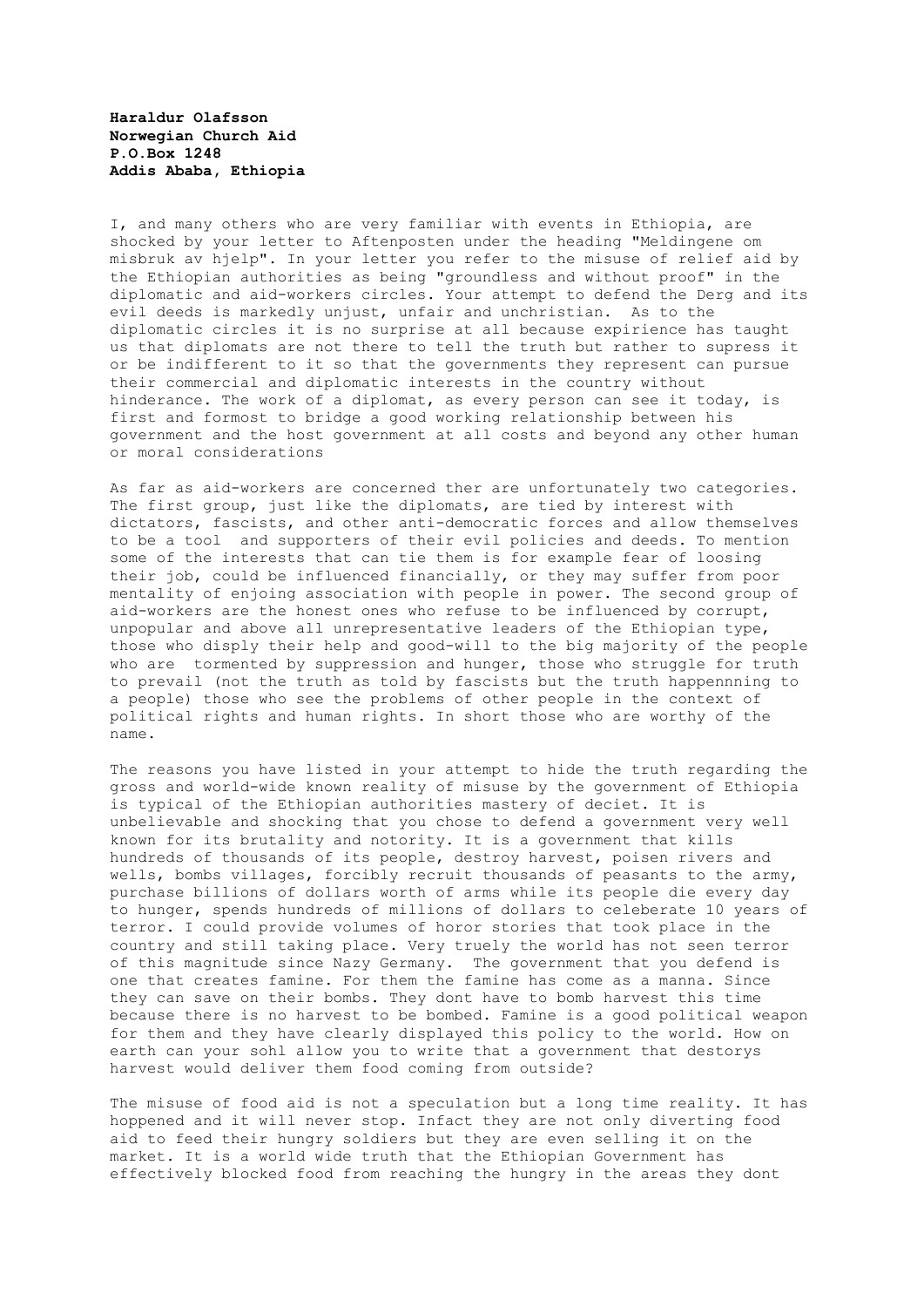control. In some villages outside the big towns they control, they are distributing food only in exchange for carrying their gun. If this was not true why don`t they accept a cease-fire proposed by the liberation fronts and supported by all aid-donors including prominent personalities like Willy Brandt. While you write to Aftenposten saying the misuse is a speculation, the same week a British film was shown on Sky Channel hopw food aid was sold inside Ethiopia and even in the Sudan. The merchants confirmed they bought it from Ethiopia authorities. The film was produced by independent body which travelled within Ethiopia. Eritrea and the Sudan to investigate the truth about the alleged misuse. Is that a peculation?

Infact two Norwegian aid-workers in the begining of 1984 told me that there is no doubt about the gross misuse by the Ethiopian authorities but we have to supress this news in order the public not to react negatively. Even this is illogical and dishonest. It is the duty of releif organizations and workers to tell the truth and find new arrangement by which aid could reach the people who need it. Under such circumstances the aid should be controled, supervised and audited by the donors. It should be clear that we are not against food aid going to Ethiopia. We are strongly in favor of sending food to the famine streiken people but not to the military or to boost the government of the Derg, which is actually the creator of the famine. Because, as it is today, some western donors are not different from what the Russians are doing to the country i.e to strengthen the postion of the Derg in the wake of strong opposition to its rule by the people.

In the last paragraph of your letter you however mentioned that private donors like Norwegian Church Relief and Redd Barna have control over the distribution of thier aid. This carries truth. We know it and we respect such donors because they follow it until its destination. Although they distribute it in areas only recommended by the authorities. But the point of our discountent is the aid that is sent by the EEC, the U.S .Australia and Canadian sources. These aid is channeled and deliveed to the authorities and is actually motivated by politics. These donors have been informed about the misuse but since they have dolitical objectives they prefer to ignore it. Or simply call it a speculation.

You seem to understand the problem in the country very wrongly even after living there for so long, The problem is not drought, Drought in Ethiopia would not kill a single person if we had a government concerned about its people. The country has enough water even to flow over to Sudan and Egypt. What is lucking is social justice and political independence. And the people are fighting to achieve these rights, Don`t ever think the people are fighting in order to be given food from abroad. We are fighting to get rid of fachism, be politically independent, irradicate social backwardness and be self suffiecient not only in food but in all aspects of life, we are very much opposed to the Derg`s way of being permanent begger and cheater.

If you believe the government is delivering food to the people why are leaving their villages and crossing to the Sudan? Even in the presence of foreign aid workers and the world focusing attenition to the hungry people, the Ethiopian authorities are giving priority to unloading Russian ships carring armaments than ships carrying food. You wrongly claim that aid workers consider the misuse as "groundless". Is it not the aid woekers who are loudly complaining and accusing the government of indiffernece to the famine campagne, denying the outbrake of cholera, hindering the work of the aid-workers by demanding permission to go out from the cities, and censoring them. What do you say to the fact that aid workers are complainging because the Derg is bombing villages and killing hungry people. What do you say to the fact that aid workers are complaining about the goverments priority to arms than food?